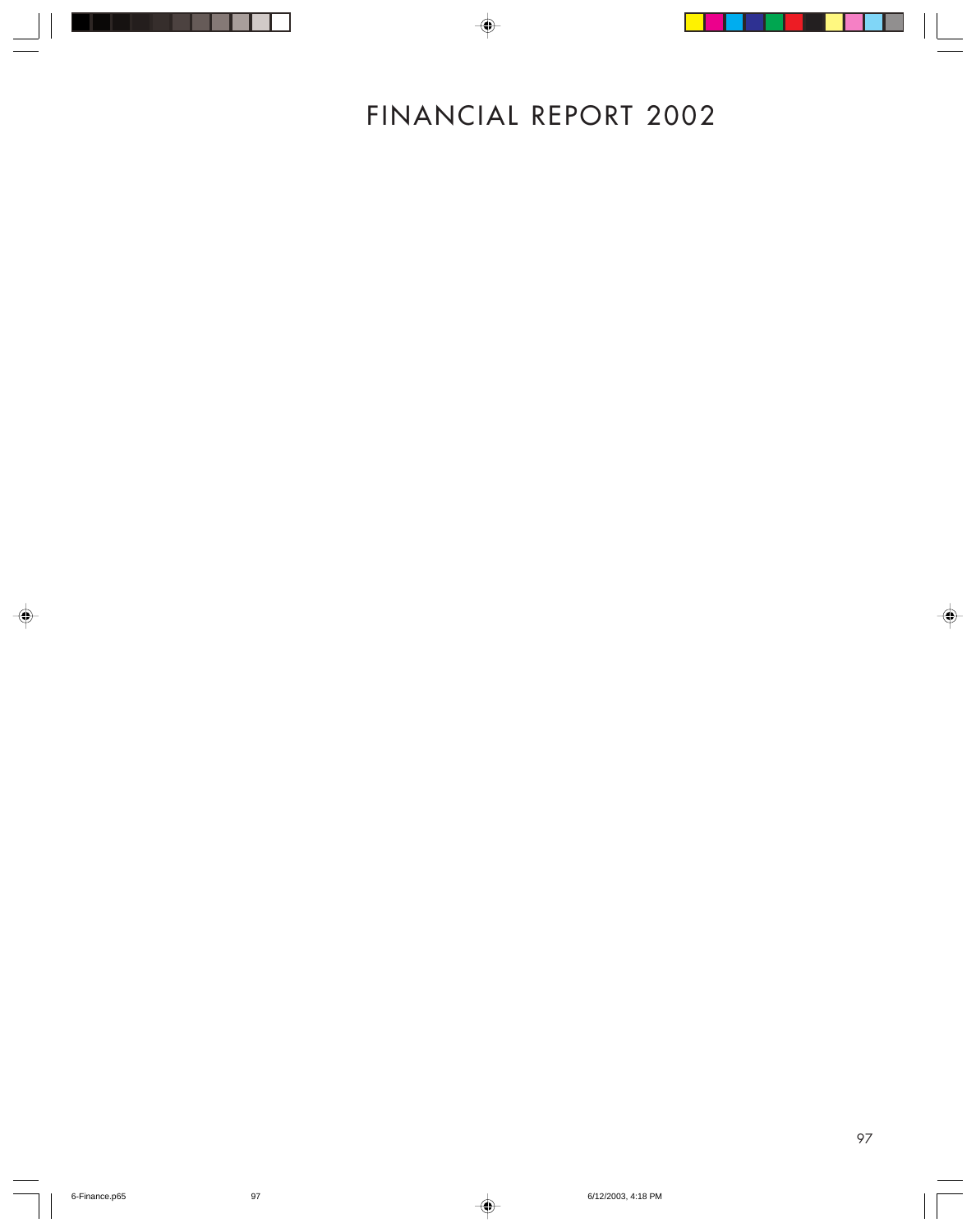# TREASURER

As expected, the year 2002 was difficult for nonprofit institutions. Despite extreme external pressures, the museum managed a balanced budget for 2002 by reducing costs and emphasizing fundraising activities. The financial markets continued the slide that began in early 2000, resulting in sustained losses in the endowment, although we continued to outperform major market indices.

With the continued uncertainty in the markets and the decline in the endowment, the museum has implemented reductions in its cost structure for 2003. Further reductions will be required in 2004 as the spending rule revenue continues to decline due to reduced investment balances. The director and museum staff are preparing to meet the challenges in the upcoming years by proactively reviewing expenses that can be pared now. The museum continues to be dedicated to a balanced budget as it maintains a welcoming environment to all visitors and remains free.

Janet G. Ashe

Deputy Director of Administration and Treasurer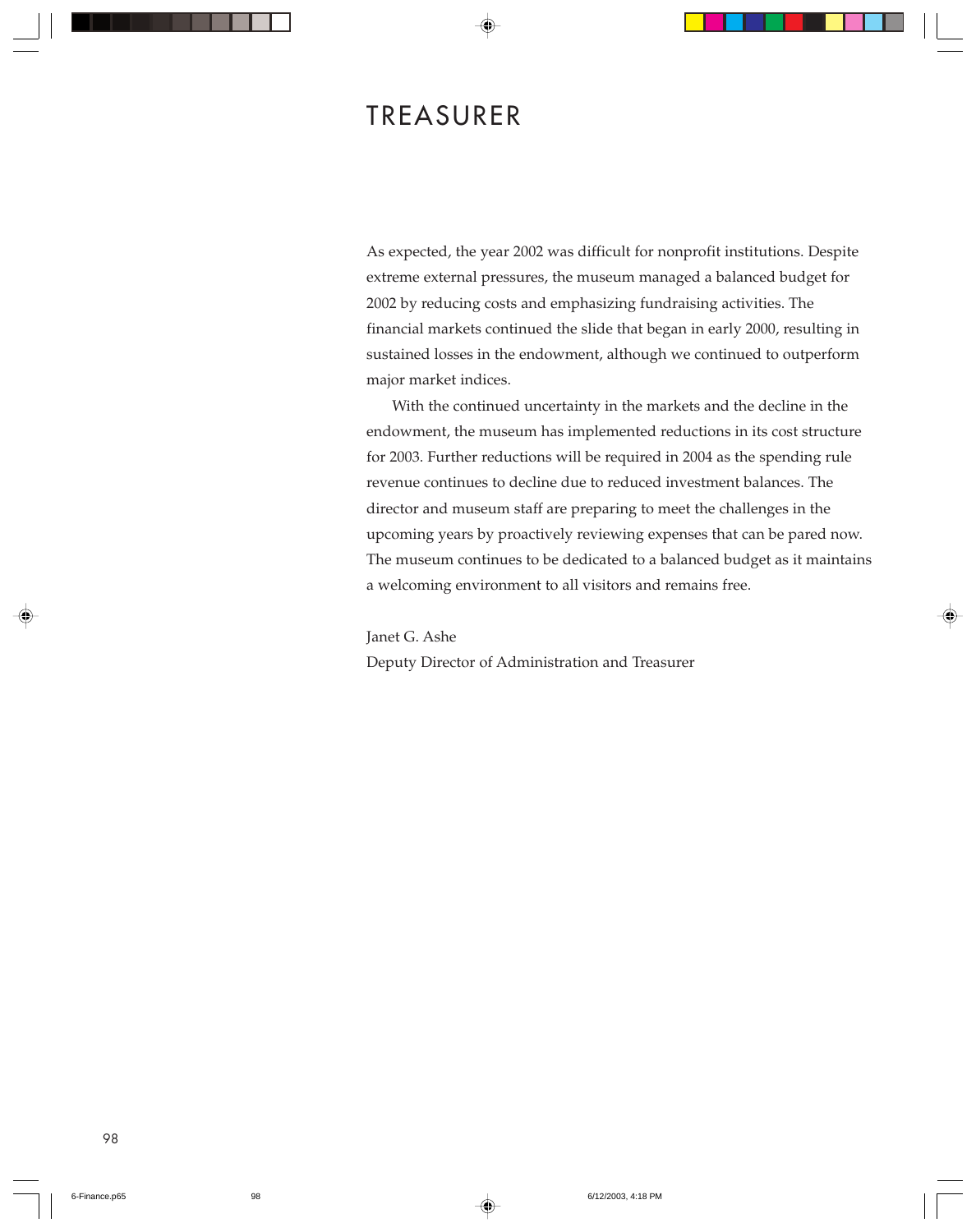

#### Expenses



# Summary of Key Financial Data

| Years Ended December 31 (in thousands)       | 2002         | 2001        | 2000        | 1999              | 1998         |
|----------------------------------------------|--------------|-------------|-------------|-------------------|--------------|
| Investments                                  | \$ 316,259.8 | \$384,347.8 | \$408,479.2 | \$406,350.5       | \$ 366,398.1 |
| Charitable perpetual trusts                  | 249,369.2    | 295,188.1   | 325,558.7   | 351,752.1         | 321,486.7    |
| Total                                        | 565,629.0    | 679,535.9   | 734,037.9   | 758,102.6         | 687,884.8    |
| Art purchases                                | 14,003.0     | 13,990.0    | 5.472.7     | 16.892.1          | 7,252.1      |
| Unrestricted revenue and support             | 33,678.9     | 31,535.6    | 31.039.9    | 27,712.6          | 28,466.9     |
| Operating expenses                           | 33,658.4     | 31,531.4    | 30,922.6    | 28,446.0          | 27,987.3     |
| Excess (deficiency) of operating revenue and |              |             |             |                   |              |
| support over operating expenses              | 20.5         | 4.2         | 117.3       | $(733.4)^{\rm A}$ | 479.6        |
| Five-year average                            | (22.4)       |             |             |                   |              |

A. Includes a one-time, post-employment benefit expense of \$944.2

♠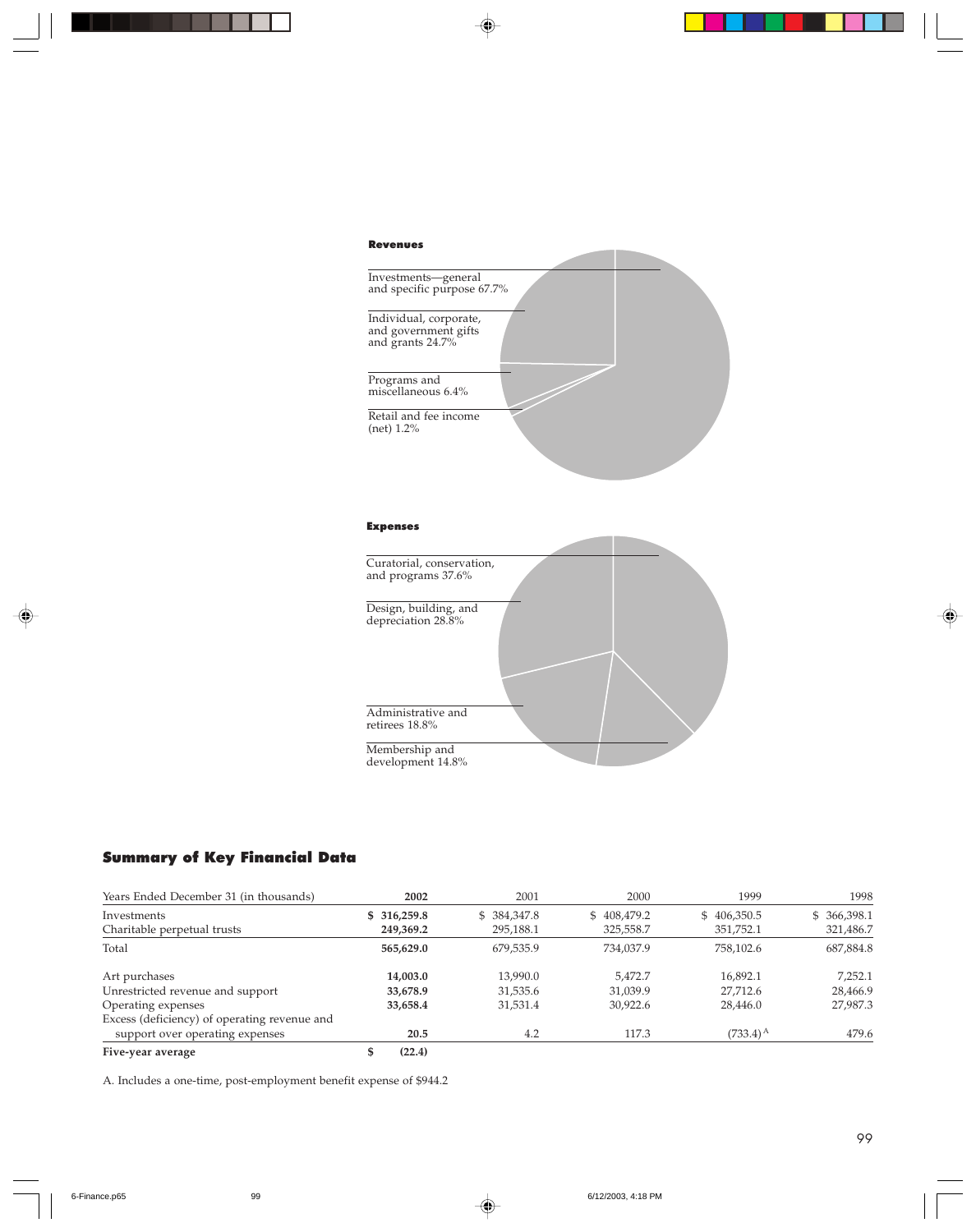### Report of Independent Auditors

Board of Trustees The Cleveland Museum of Art

We have audited the accompanying statements of financial position of the Cleveland Museum of Art as of December 31, 2002 and 2001, and the related statements of activities and cash flows for the years then ended. These financial statements are the responsibility of the Cleveland Museum of Art's management. Our responsibility is to express an opinion on these financial statements based on our audits.

We conducted our audits in accordance with auditing standards generally accepted in the United States. Those standards require that we plan and perform the audit to obtain reasonable assurance about whether the financial statements are free of material misstatement. An audit includes examining, on a test basis, evidence supporting the amounts and disclosures in the financial statements. An audit also includes assessing the accounting principles used and significant estimates made by management, as well as evaluating the overall financial statement presentation. We believe that our audits provide a reasonable basis for our opinion.

In our opinion, the financial statements referred to above present fairly, in all material respects, the financial position of the Cleveland Museum of Art as of December 31, 2002 and 2001, and the changes in its net assets and its cash flows for the years then ended in conformity with accounting principles generally accepted in the United States.

 $\mathcal{E}_{\text{May 22, 2003}}$  Young LLP

Cleveland, Ohio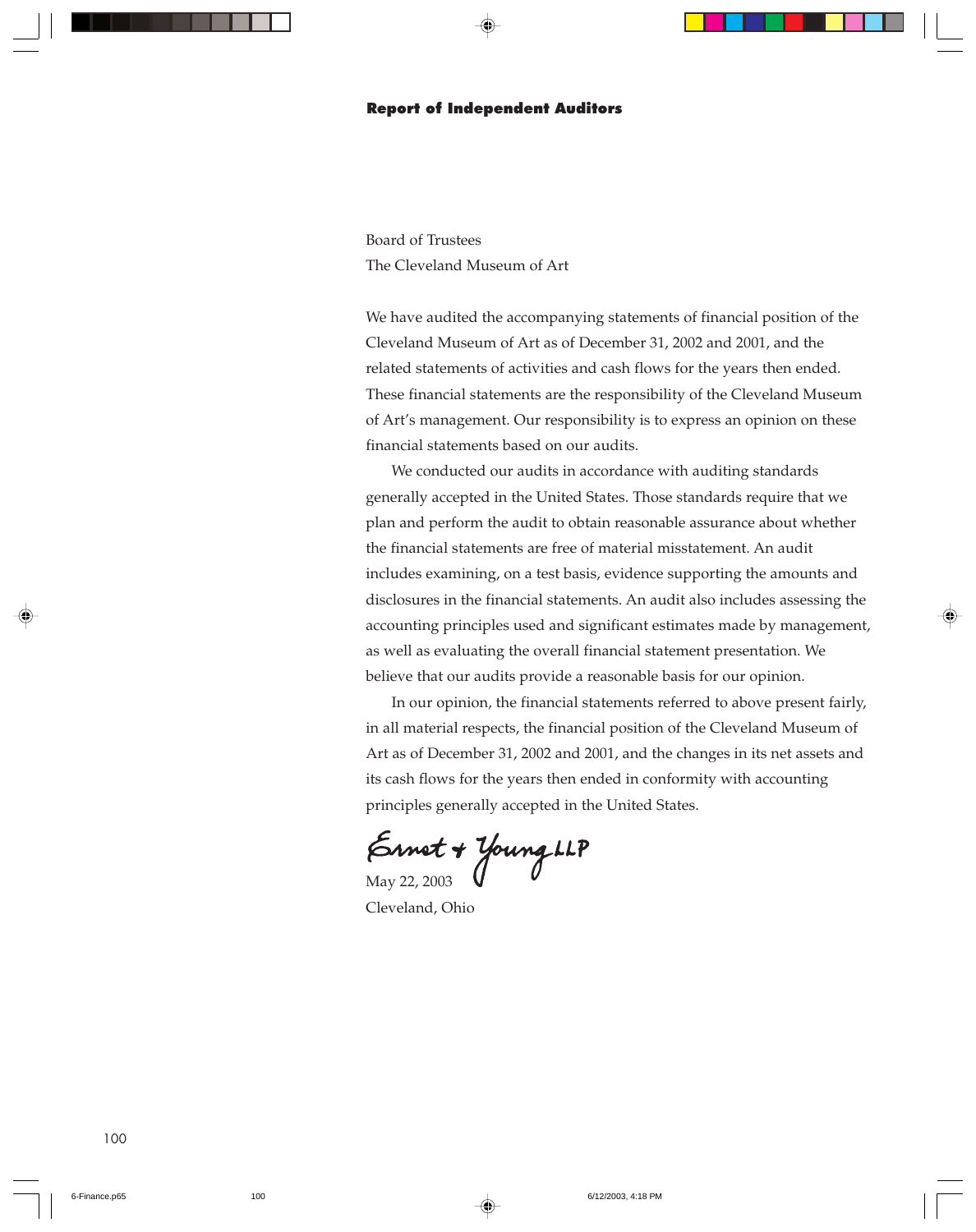# Statements of Financial Position

. . .

|                                           | December 31, 2002 | December 31, 2001 |
|-------------------------------------------|-------------------|-------------------|
| Assets                                    |                   |                   |
| Cash and cash equivalents                 | \$<br>5,948,314   | 3,737,220<br>\$   |
| Accounts receivable                       | 395,719           | 472,693           |
| Inventories                               | 822,970           | 992,157           |
| Prepaid expenses and other current assets | 1,297,292         | 2,267,637         |
| Investments (Note 6)                      | 316,259,812       | 384, 347, 812     |
| Buildings and equipment:                  |                   |                   |
| Buildings and improvements                | 29,158,493        | 28,889,829        |
| Equipment                                 | 12,658,051        | 12,307,437        |
| Construction in progress                  | 14,714,546        | 6,638,960         |
|                                           | 56,531,090        | 47,836,226        |
| Less accumulated depreciation             | 31,544,956        | 29,495,735        |
| Total buildings and equipment-net         | 24,986,134        | 18,340,491        |
| Other assets:                             |                   |                   |
| Charitable perpetual trusts               | 249,369,196       | 295,188,170       |
| Pledges receivable                        | 11,879,660        | 13,965,697        |
| Other                                     | 892,084           | 1,035,426         |
| Total assets                              | \$611,851,181     | \$720,347,303     |

◈

|                                  | December 31, 2002 |                 |
|----------------------------------|-------------------|-----------------|
| Liabilities and net assets       |                   |                 |
| Liabilities:                     |                   |                 |
| Accounts payable                 | \$<br>5,244,345   | \$<br>6,616,893 |
| Accrued expenses                 | 892,337           | 1,027,903       |
| Short-term borrowings            | 7,440,000         | 3,000,000       |
| Deferred revenue                 | 300,759           | 392,024         |
| Other liabilities                | 6,391,562         | 6,397,983       |
| Total liabilities                | 20,269,003        | 17,434,803      |
| Net assets:                      |                   |                 |
| Unrestricted                     | 153,919,509       | 193,455,801     |
| Temporarily restricted           | 168,549,216       | 194,524,272     |
| Permanently restricted           | 269, 113, 453     | 314,932,427     |
| Total net assets                 | 591,582,178       | 702,912,500     |
| Total liabilities and net assets | \$611,851,181     | \$720,347,303   |

*See notes to financial statements.*

⊕

♠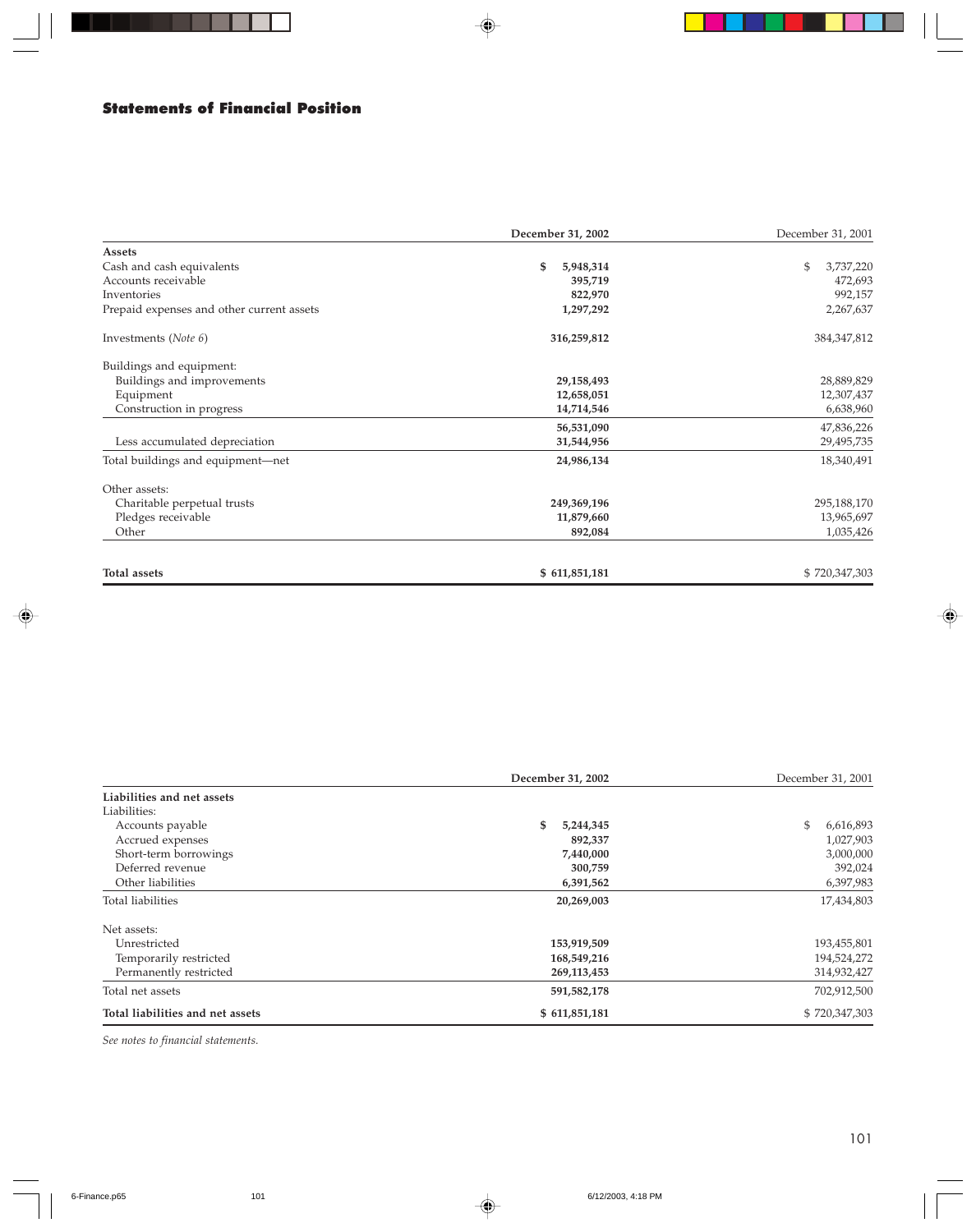# Statement of Activities

Year Ended December 31, 2002

|                                                                                                |                 | Temporarily    | Permanently     |                 |
|------------------------------------------------------------------------------------------------|-----------------|----------------|-----------------|-----------------|
|                                                                                                | Unrestricted    | Restricted     | Restricted      | Total           |
| Revenues and support                                                                           |                 |                |                 |                 |
| Contributions and memberships                                                                  | 3,597,861<br>\$ |                |                 | \$<br>3,597,861 |
| Trust fund revenues                                                                            | 3,106,425       | \$<br>182,221  |                 | 3,288,646       |
| Gifts from independent dedicated trusts:                                                       |                 |                |                 |                 |
| John Huntington Art and Polytechnic Trust                                                      | 4,900,000       |                |                 | 4,900,000       |
| Horace Kelley Art Foundation                                                                   | 365,000         |                |                 | 365,000         |
| Grants                                                                                         | 821,303         | 1,178,102      |                 | 1,999,405       |
| Program revenues                                                                               | 1,431,865       |                |                 | 1,431,865       |
| Special events                                                                                 | 688,333         |                |                 | 688,333         |
| Other                                                                                          | 69,310          | 422,810        |                 | 492,120         |
| Stores, café, parking, and products                                                            | 3,389,756       |                |                 | 3,389,756       |
| Grants and gifts for specific capital expenditures                                             |                 | 2,059,605      |                 | 2,059,605       |
| Investment return designated for current                                                       |                 |                |                 |                 |
| operations (Note 6)                                                                            | 13,409,884      | 343,840        |                 | 13,753,724      |
| Net assets released from restrictions used                                                     |                 |                |                 |                 |
| for operations (Note 5)                                                                        | 1,899,183       | (1,899,183)    |                 |                 |
| Total revenues and support                                                                     | 33,678,920      | 2,287,395      |                 | 35,966,315      |
| <b>Expenses</b>                                                                                |                 |                |                 |                 |
| Curatorial, conservation, and registrar                                                        | 6,668,645       |                |                 | 6,668,645       |
| Design and security expenses                                                                   | 6,584,738       |                |                 | 6,584,738       |
| Education, library, and extensions                                                             | 4,236,387       |                |                 | 4,236,387       |
| Publications, printing, and photography                                                        | 630,003         |                |                 | 630,003         |
| Membership services                                                                            | 660,425         |                |                 | 660,425         |
| Development, special events, and visitor services                                              | 3,870,990       |                |                 | 3,870,990       |
| Administration                                                                                 | 5,745,327       |                |                 | 5,745,327       |
| Specific building repairs and maintenance                                                      | 186,507         |                |                 | 186,507         |
| Stores, café, parking, and products                                                            | 3,026,136       |                |                 | 3,026,136       |
| Depreciation                                                                                   | 2,049,221       |                |                 | 2,049,221       |
| Total expenses                                                                                 | 33,658,379      |                |                 | 33,658,379      |
| Excess of revenues and support over                                                            |                 |                |                 |                 |
| expenses before other changes in net assets                                                    | 20,541          | 2,287,395      |                 | 2,307,936       |
| Other changes in net assets                                                                    |                 |                |                 |                 |
| Endowment and trust income for art purchases                                                   |                 | 12,928,128     |                 | 12,928,128      |
| Net assets released from restrictions used                                                     |                 |                |                 |                 |
| to fund acquisition of art objects (Note 5)                                                    | 14,003,047      | (14,003,047)   |                 |                 |
| Expenditures for the acquisition of art objects                                                | (14,003,047)    |                |                 | (14,003,047)    |
| Gifts, contributions, and other changes                                                        | 688,720         | 605,002        |                 | 1,293,722       |
| Investment return (loss) after amounts designated (Note 6)                                     | (40,097,387)    | (27, 940, 700) |                 | (68,038,087)    |
| Net assets released from restrictions used                                                     |                 |                |                 |                 |
| for capital ( <i>Note</i> 5)                                                                   | 2,930,995       | (2,930,995)    |                 |                 |
| Change in fair value of charitable perpetual trusts<br>Reclassification of net assets (Note 2) | (3,079,161)     | 3,079,161      | \$ (45,818,974) | (45,818,974)    |
|                                                                                                |                 |                |                 |                 |
| Decrease in net assets                                                                         | (39, 536, 292)  | (25, 975, 056) | (45,818,974)    | (111, 330, 322) |
| Net assets at January 1, 2002                                                                  | 193,455,801     | 194,524,272    | 314,932,427     | 702,912,500     |
| Net assets at December 31, 2002                                                                | \$153,919,509   | \$168,549,216  | \$269,113,453   | \$591,582,178   |

◈

*See notes to financial statements.*

◈

♠

 $\overline{\phantom{a}}$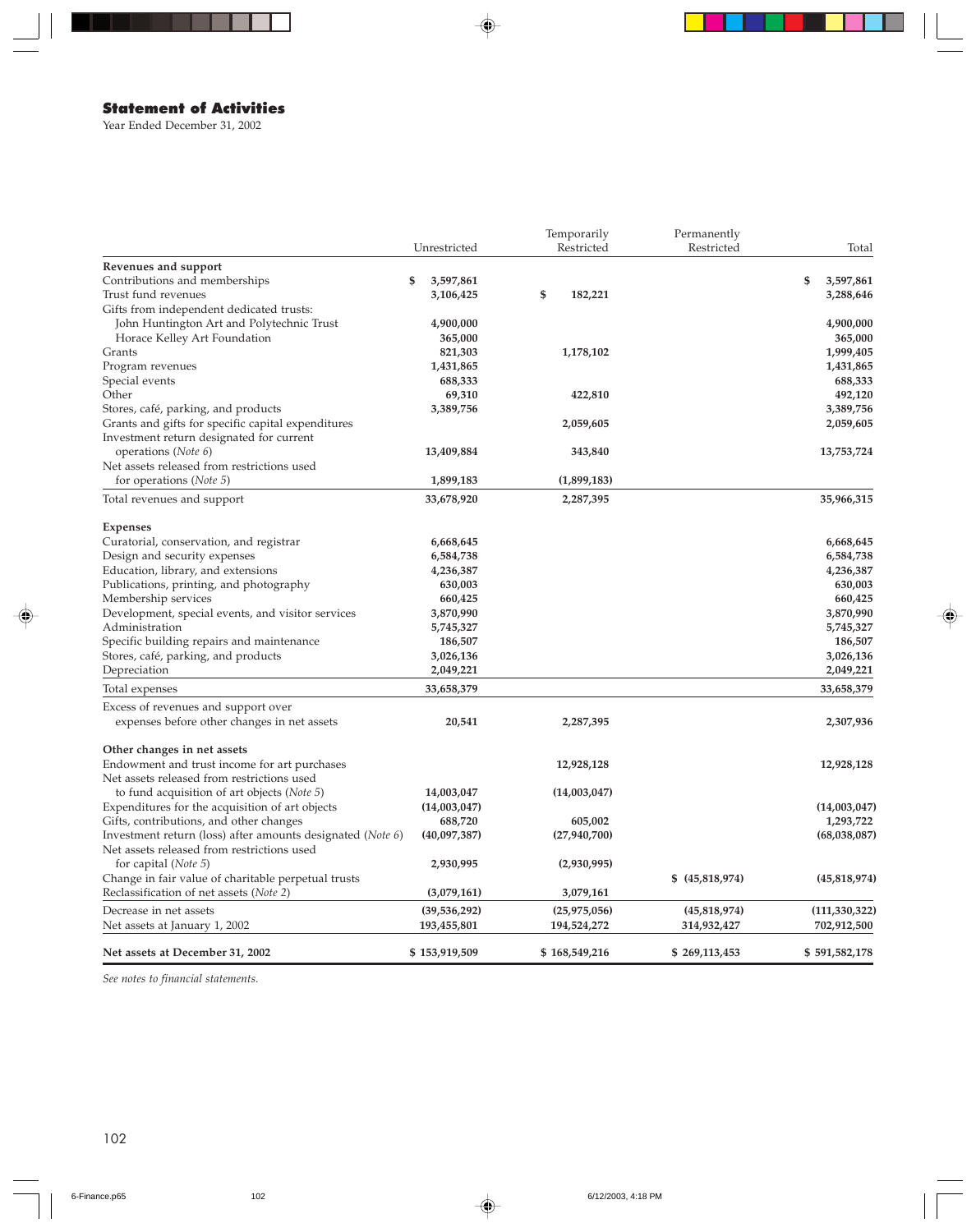# Statement of Activities

Year Ended December 31, 2001

|                                                                                    |                               | Temporarily                  | Permanently                   |                               |
|------------------------------------------------------------------------------------|-------------------------------|------------------------------|-------------------------------|-------------------------------|
|                                                                                    | Unrestricted                  | Restricted                   | Restricted                    | Total                         |
| Revenues and support                                                               |                               |                              |                               |                               |
| Contributions and memberships                                                      | \$<br>3,582,190               |                              |                               | \$<br>3,582,190               |
| Trust fund revenues                                                                | 3,708,789                     | \$<br>197,176                |                               | 3,905,965                     |
| Gifts from independent dedicated trusts:                                           |                               |                              |                               |                               |
| John Huntington Art and Polytechnic Trust                                          | 4,750,000                     |                              |                               | 4,750,000                     |
| Horace Kelley Art Foundation                                                       | 250,000                       |                              |                               | 250,000                       |
| Grants                                                                             | 1,611,187                     | 311,040                      |                               | 1,922,227                     |
| Program revenues                                                                   | 1,420,127                     |                              |                               | 1,420,127                     |
| Special events                                                                     | 669,105                       |                              |                               | 669,105                       |
| Other                                                                              | 167,081                       | 400,187                      |                               | 567,268                       |
| Stores, café, parking, and products                                                | 3,354,672                     |                              |                               | 3,354,672                     |
| Grants and gifts for specific capital expenditures                                 |                               | 6,785,864                    |                               | 6,785,864                     |
| Investment return designated for current                                           |                               |                              |                               |                               |
| operations (Note 6)                                                                | 10,330,829                    | 366,683                      |                               | 10,697,512                    |
| Net assets released from restrictions used                                         |                               |                              |                               |                               |
| for operations ( <i>Note</i> 5)                                                    | 1,691,626                     | (1,691,626)                  |                               |                               |
| Total revenues and support                                                         | 31,535,606                    | 6,369,324                    |                               | 37,904,930                    |
|                                                                                    |                               |                              |                               |                               |
| <b>Expenses</b>                                                                    |                               |                              |                               |                               |
| Curatorial, conservation, and registrar                                            | 6,458,637                     |                              |                               | 6,458,637                     |
| Design and security expenses                                                       | 6,683,718                     |                              |                               | 6,683,718                     |
| Education, library, and extensions                                                 | 4,241,553                     |                              |                               | 4,241,553                     |
| Publications, printing, and photography                                            | 537,418                       |                              |                               | 537,418                       |
| Membership services                                                                | 656,745                       |                              |                               | 656,745                       |
| Development, special events, and visitor services                                  | 2,447,910                     |                              |                               | 2,447,910                     |
| Administration                                                                     | 5,333,686                     |                              |                               | 5,333,686                     |
| Specific building repairs and maintenance                                          | 476,705                       |                              |                               | 476,705                       |
| Stores, café, parking, and products                                                | 2,789,973                     |                              |                               | 2,789,973                     |
| Depreciation                                                                       | 1,905,015                     |                              |                               | 1,905,015                     |
| Total expenses                                                                     | 31,531,360                    |                              |                               | 31,531,360                    |
|                                                                                    |                               |                              |                               |                               |
| Excess of revenues and support over<br>expenses before other changes in net assets | 4,246                         | 6,369,324                    |                               | 6,373,570                     |
|                                                                                    |                               |                              |                               |                               |
| Other changes in net assets                                                        |                               |                              |                               |                               |
| Endowment and trust income for art purchases                                       |                               | 12,265,356                   |                               | 12,265,356                    |
| Net assets released from restrictions used                                         |                               |                              |                               |                               |
| to fund acquisition of art objects (Note 5)                                        | 13,990,092                    | (13,990,092)                 |                               |                               |
| Expenditures for the acquisition of art objects                                    | (13,990,092)                  |                              |                               | (13,990,092)                  |
| Gifts, contributions, and other changes                                            | 361,329                       | 662,701                      |                               | 1,024,030                     |
| Investment return (loss) after amounts designated (Note 6)                         | (16,847,775)                  | (11, 461, 526)               |                               | (28,309,301)                  |
| Net assets released from restrictions used                                         |                               |                              |                               |                               |
| for capital (Note 5)                                                               | 2,518,755                     | (2,518,755)                  |                               |                               |
| Change in fair value of charitable perpetual trusts                                |                               |                              | \$ (30,370,573)               | (30, 370, 573)                |
| Reclassification of net assets (Note 2)                                            | (6,117,748)                   | 6,117,748                    |                               |                               |
| Adjustment for post-retirement medical benefits (Note 8)                           | (5,323,359)                   |                              |                               | (5,323,359)                   |
|                                                                                    |                               |                              |                               |                               |
| Decrease in net assets<br>Net assets at January 1, 2001                            | (25, 404, 552)<br>218,860,353 | (2, 555, 244)<br>197,079,516 | (30, 370, 573)<br>345,303,000 | (58, 330, 369)<br>761,242,869 |
|                                                                                    |                               |                              |                               |                               |
| Net assets at December 31, 2001                                                    | \$193,455,801                 | \$194,524,272                | \$314,932,427                 | \$702,912,500                 |

 $\bigoplus$ 

*See notes to financial statements.*

◈

 $\overline{\phantom{0}}$ 

♠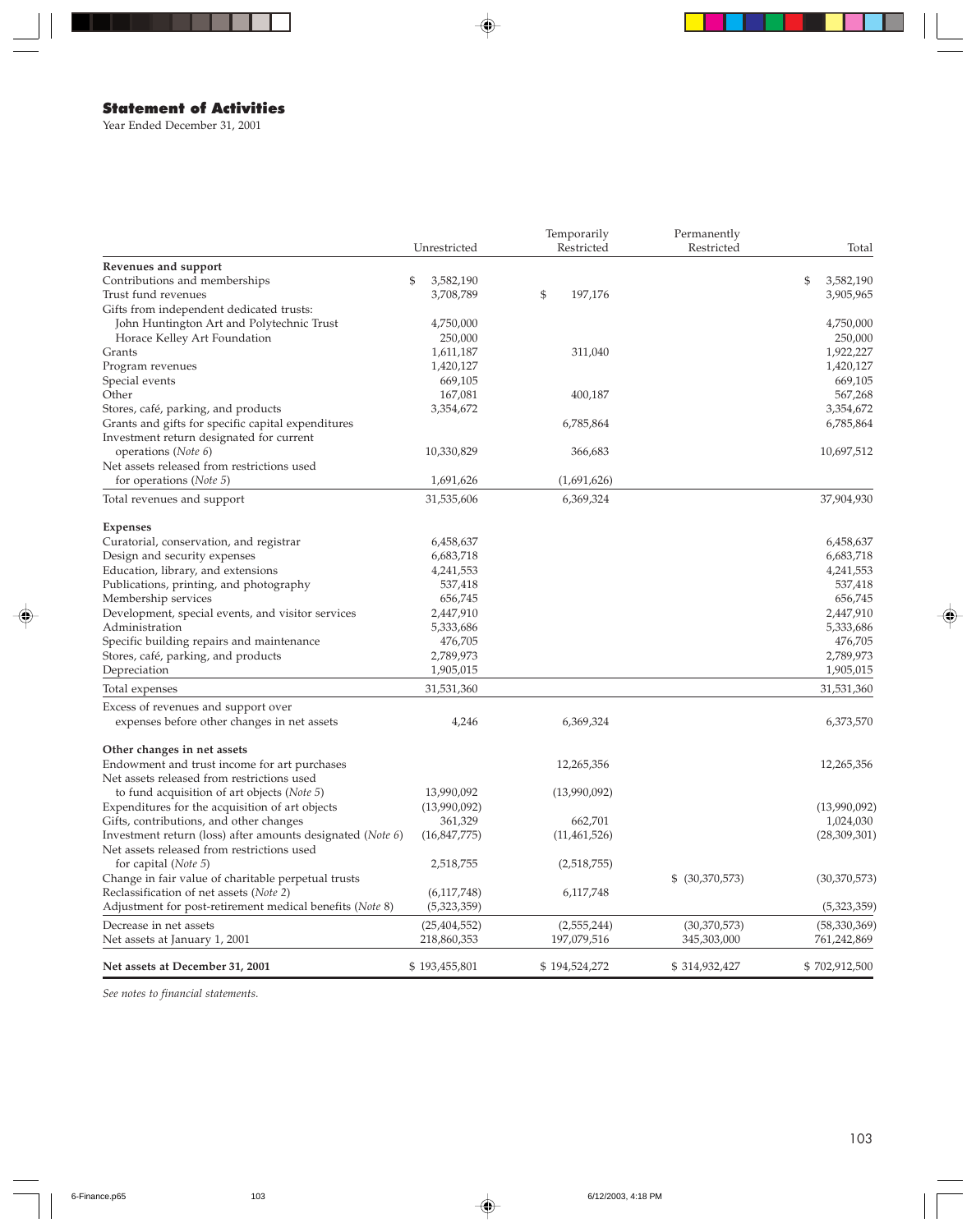### Statement of Cash Flows

| <b>Years Ended</b>                                               | December 31, 2002 | December 31, 2001 |
|------------------------------------------------------------------|-------------------|-------------------|
| Reconciliation of change in net assets to net cash               |                   |                   |
| provided by operating activities                                 |                   |                   |
| Decrease in net assets                                           | \$(111, 330, 322) | \$ (58,330,369)   |
| Adjustments to reconcile decrease in net assets to               |                   |                   |
| cash (used in) provided by operating activities:                 |                   |                   |
| Depreciation                                                     | 2,049,221         | 1,905,015         |
| Post-retirement medical benefits                                 |                   | 5,323,359         |
| Investment loss (return)-net                                     | 46,004,648        | 11,126,929        |
| Decrease in fair value of charitable perpetual trusts            | 45,818,974        | 30,370,573        |
| Changes provided by (used in) operating assets and liabilities:  |                   |                   |
| Decrease (increase) in accounts receivable                       | 76,974            | (86, 118)         |
| (Increase) decrease in inventories                               | 169,187           | 218,973           |
| (Increase) decrease in prepaid expenses and other current assets | 970,345           | 1,599,696         |
| (Increase) decrease in pledges receivable                        | 2,086,037         | (1,996,207)       |
| (Increase) decrease in other assets                              | 143,342           | (125,950)         |
| (Decrease) increase in accounts payable                          | (1,372,548)       | 5,935,450         |
| Increase (decrease) in other liabilities                         | (141, 987)        | (481, 507)        |
| (Decrease) increase in deferred revenue                          | (91, 265)         | 306,579           |
| Net cash used in operating activities                            | \$(15,617,394)    | (4,233,577)<br>\$ |
|                                                                  |                   |                   |
| Cash flows provided by financing activities                      |                   |                   |
| Proceeds from short-term borrowings                              | 4,440,000         |                   |
| Payments on short-term borrowings                                |                   | (2,700,000)       |
| Net cash provided by (used in) financing activities              | 4,440,000         | (2,700,000)       |
| Cash flows provided by (used in) investing activities            |                   |                   |
| Purchases of building and equipment                              | (8,694,864)       | (6,314,044)       |
| Proceeds from sales and maturities of investments                | 118,961,089       | 234,094,292       |
| Purchases of investments                                         | (96, 877, 737)    | (221,089,850)     |
| Net cash provided by investing activities                        | 13,388,488        | 6,690,398         |
| Net increase (decrease) in cash and cash equivalents             | 2,211,094         | (243, 179)        |
| Cash and cash equivalents at beginning of year                   | 3,737,220         | 3,980,399         |
|                                                                  |                   |                   |
| Cash and cash equivalents at end of year                         | 5,948,314<br>\$   | \$<br>3,737,220   |

◈

*See notes to financial statements.*

⊕

♠

 $\overline{\phantom{0}}$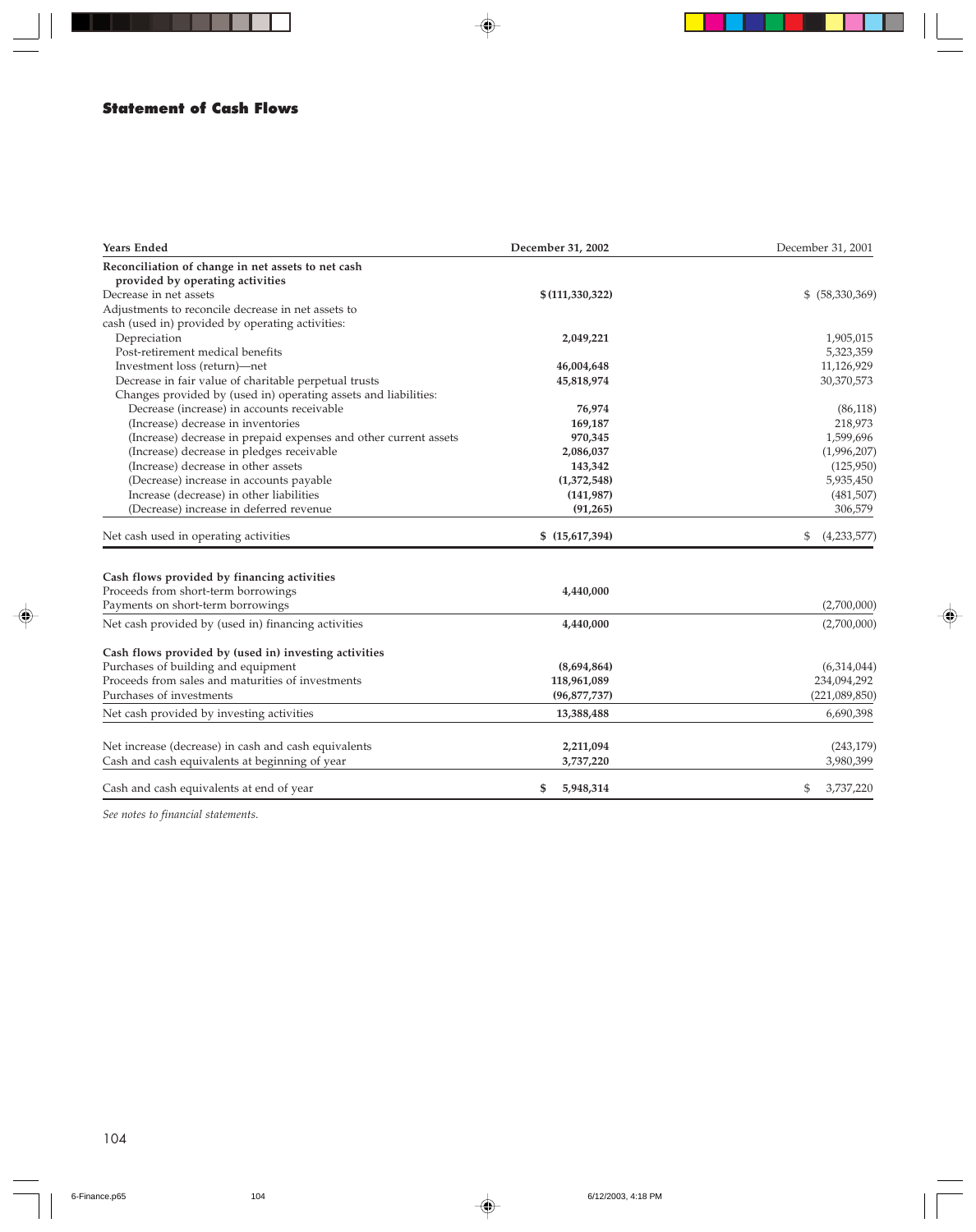### Notes to Financial Statements

#### 1. Organization

The Cleveland Museum of Art (the museum) maintains in the City of Cleveland a museum of art of the widest scope for the benefit of the public.

2. Significant Accounting Policies

*Use of Estimates* The preparation of financial statements in conformity with accounting principles generally accepted in the United States requires management to make estimates and assumptions that affect the amounts reported in the financial statements and accompanying notes. Actual results could differ from those estimates.

*Temporarily and Permanently Restricted Net Assets* Temporarily restricted net assets are used to differentiate resources, the use of which is restricted by donors or grantors to a specific time period or for a specific purpose, from resources on which no restrictions have been placed or that arise from the general operations of the museum. Temporarily restricted gifts, grants, and bequests are recorded as additions to temporarily restricted net assets in the period received. When restricted net assets are expended for their stipulated purpose, temporarily restricted net assets become unrestricted net assets and are reported in the statement of activities as net assets released from restrictions.

Permanently restricted net assets consist of amounts held in perpetuity or for terms designated by donors. Earnings on investments, unless restricted by donors, of the permanently restricted net assets are included in unrestricted revenues and other changes in net assets. Restricted earnings are recorded as temporarily restricted revenues until amounts are expended in accordance with the donors' specifications.

#### *Art Collection*

In keeping with standard museum practice, expenditures for art objects are charged as acquisitions in the statement of activities and are carried at no value on the statements of financial position of the museum.

#### *Cash Equivalents*

Cash equivalents are highly liquid investments with a maturity of three months or less when purchased. Cash equivalents are measured at fair value in the balance sheets and exclude amounts restricted or designated for long-term purposes.

#### *Inventories*

Inventories consist of merchandise available for sale and are stated at the lower of average cost or market.

#### *Investment Income*

Investment income, including realized gains (losses), is added to (deducted from) the appropriate unrestricted or temporarily restricted net assets. Unrealized gains (losses) are added to (deducted from) the applicable unrestricted, temporarily, or permanently restricted net assets.

#### *Financial Instruments*

The carrying values of accounts receivable, accounts payable, accrued expenses, and shortterm borrowings are reasonable estimates of their fair value due to the short-term nature of these financial instruments.

#### *Donated Services*

No amounts have been reflected in the financial statements for donated services. The museum pays for most services requiring specific expertise. However, many individuals volunteer their time and perform a variety of tasks that assist the museum with various programs.

#### *Special Exhibitions*

Prepaid expenses and deferred revenue include expenditures and revenues in connection with the development of special exhibitions. Revenues and expenses are recognized pro-rata over the life of the exhibition. Revenues include such items as corporate and individual sponsorships. The expenditures generally include such items as research, travel, insurance, transportation, and other costs related to the development and installation of the exhibition.

#### *Contributions*

Unconditional pledges to give cash, marketable securities, and other assets are reported at fair value and discounted to present value at the date the pledge is made to the extent estimated to be collectible by the museum. Conditional promises to give and indications of intentions to give are not recognized until the condition is satisfied. Pledges received with donor restrictions that limit the use of the donated assets are reported as either temporarily or permanently restricted support, or other changes in net assets. When a donor restriction expires, that is, when a stipulated time restriction ends or purpose restriction is accomplished, temporarily restricted net assets are reclassified to unrestricted net assets and reported in the statement of activities as net assets released from restrictions.

|                         | 2002            |     | 2001        |
|-------------------------|-----------------|-----|-------------|
| Pledges due:            |                 |     |             |
| In less than one year   | \$<br>3,244,687 | \$  | 3,950,433   |
| In one to five years    | 5,113,320       |     | 5,691,563   |
| Greater than five years | 7,647,337       |     | 8,387,337   |
|                         | 16,005,344      |     | 18,029,333  |
| Discount on pledges     | (4, 125, 684)   |     | (4,063,636) |
|                         | 11,879,660      | \$. | 13,965,697  |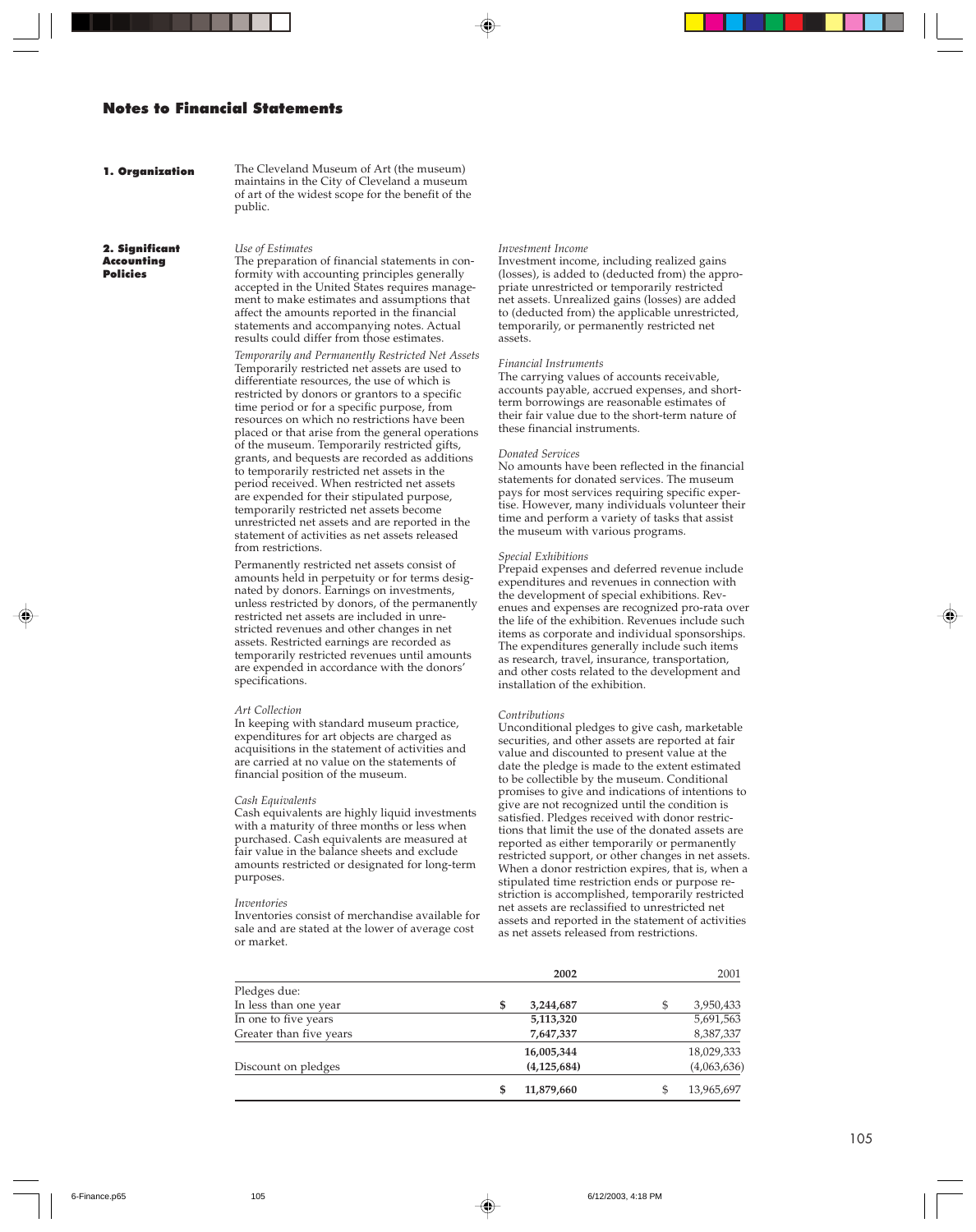#### *Charitable Perpetual Trusts*

The museum is the sole income beneficiary of several charitable perpetual trusts and a partial income beneficiary of other charitable perpetual trusts. Because the trusts are not controlled by the museum, the assets are recorded as permanently restricted net assets. The charitable perpetual trusts are recorded at the fair value of the museum's portion of the underlying trust assets. The fair value of the charitable perpetual trusts decreased by \$45,818,974 and \$30,370,573 in 2002 and 2001, respectively, and the decrease was recorded as a permanently restricted other change in the statement of activities. Income distributed to the museum by the trusts amounted to \$13,202,055 and \$14,686,461 in 2002 and 2001, respectively, and was recorded as unrestricted and temporarily restricted revenue in trust fund revenues and gifts from independent dedicated trusts, including income restricted for acquisition of art objects of \$4,648,409 and \$5,780,496, in 2002 and 2001, respectively, which was recorded as an other change in temporarily restricted net assets.

#### *Buildings and Equipment*

Buildings and equipment are carried at cost. Depreciation is computed by the straight-line method using the estimated useful lives of the assets.

During 2000, the museum undertook a project to restore and renovate the original 1916 building and surrounding walkways and landscaping. Included in operating expenses for 2002 and 2001 are \$186,507 and \$476,705 related to the assessment and phase one segments of the project. Phase one expenses primarily relate to repair and maintenance of the exterior of the 1916 building. Phases two and three relate to expenditures that are capital in nature and prolong the useful life of the buildings. Included in construction in progress and net assets released from restriction used for capital at December 31, 2002 and 2001 are \$2,930,995 and \$2,518,755, respectively, related to the capital phases of the project. The museum has approximately \$150,000 in additional commitments related to the project.

In addition, approximately \$11.0 million has been committed for architect/contractor fees related to new construction and renovation of existing facilities of which \$4.9 million has been expended and is included in construction in progress at December 31, 2002.

#### *Reclassifications*

In 2002 and 2001 certain assets were reclassified from unrestricted to temporarily restricted based on a review of donor specifications.

**2002** 2001

| 3. Temporarily        |  |
|-----------------------|--|
| <b>Restricted Net</b> |  |
| Assets                |  |

Temporarily restricted net assets are available for the following purposes at December 31:

| Acquisition of art                          | \$<br>128,791,644 | S | 151,342,282 |
|---------------------------------------------|-------------------|---|-------------|
| Specific operating activities:              |                   |   |             |
| Curatorial and conservation                 | 6,766,681         |   | 7,203,253   |
| Education and extensions                    | 3,209,751         |   | 2,926,777   |
| Library                                     | 1,573,918         |   | 1,755,970   |
| Publications, printing, and photography     | 1,794,309         |   | 1,950,763   |
| Musical programming                         | 2,995,441         |   | 3,385,064   |
| Buildings, grounds, and protection services | 19,360,166        |   | 21,378,309  |
| Fine Arts Garden                            | 2,137,632         |   | 2,574,572   |
| Sundry                                      | 1,919,674         |   | 2,007,282   |
| Total temporarily restricted net assets     | 168,549,216       |   | 194.524.272 |

#### 4. Permanently Restricted Net **Assets**

Permanently restricted net assets are amounts held in perpetuity, or for terms designated by donors, the income from which is expendable to support the following purposes at December 31:

|                                         | 2002        | 2001        |
|-----------------------------------------|-------------|-------------|
| Purchase of art                         | 88,957,826  | 103,022,642 |
| Specific operating activities           | 4,223,552   | 4,741,322   |
| General operating activities            | 175,932,075 | 207,168,463 |
| Total permanently restricted net assets | 269,113,453 | 314,932,427 |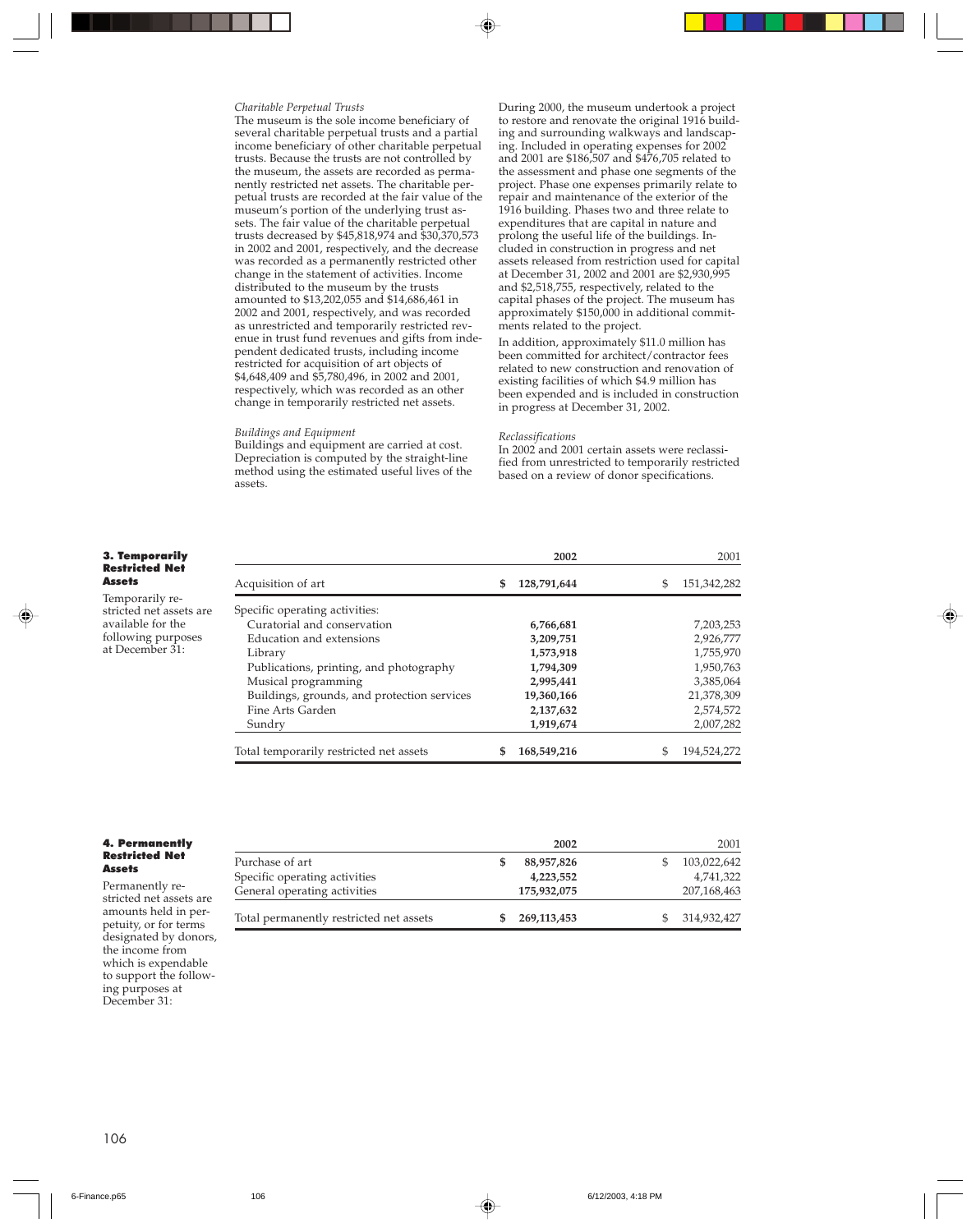#### 5. Net Assets Released from Restrictions

Net assets were released from restrictions during 2002 and 2001 by incurring expenses or making capital expenditures satisfying the restricted purposes as follows:

|                                            | 2002             | 2001             |
|--------------------------------------------|------------------|------------------|
| Acquisition of art                         | \$<br>14,003,047 | \$<br>13,990,092 |
| Specific operating activities:             |                  |                  |
| Curatorial and conservation                | \$<br>414,369    | \$<br>216,825    |
| Education and extensions                   | 551,005          | 587,624          |
| Library                                    | 24,731           | 28,782           |
| Publications, printing, and photography    | $\bf{0}$         | 490              |
| Musical programming                        | 139,001          | 60,418           |
| Fine Arts Garden                           | 280,592          | 79,471           |
| Sundry                                     | 302,978          | 241,311          |
| Buildings, repair, and maintenance         | 186,507          | 476,705          |
| Net assets released from restrictions used |                  |                  |
| for operations                             | \$<br>1,899,183  | \$<br>1,691,626  |

Net assets released from restrictions used for capital expenditures were \$2,930,995 and \$2,518,755 for 2002 and 2001, respectively.

#### 6. Investments

Fair Value Fair value, based on quoted market prices, of investments at December 31 are as follows:

#### *Investment Returns*

The following summarizes returns from the museum's investments and the related classifications in the statements of activities.

|                                 | \$316,259,812  | \$384,347,812   |
|---------------------------------|----------------|-----------------|
| Other assets                    | 3,017,519      | 2,002           |
| Stocks and combined stock funds | 252,300,445    | 298,205,606     |
| Bonds and combined bond funds   | 57,040,936     | 70,014,911      |
| Cash and cash equivalents       | 3,900,912<br>S | 16,125,293<br>S |
|                                 | 2002           | 2001            |
|                                 |                |                 |

| 2002                                                | Unrestricted    | Temporarily<br>Restricted | Permanently<br>Restricted |
|-----------------------------------------------------|-----------------|---------------------------|---------------------------|
| Dividends and interest                              | 3,254,229<br>S  | 4,059,470<br>S            |                           |
| Realized and unrealized losses net of               |                 |                           |                           |
| realized and unrealized gains                       | (29, 941, 732)  | (23,376,615)              |                           |
| Change in fair value of charitable perpetual trusts |                 |                           | (45,818,974)              |
| Investment return (loss)                            | (26,687,503)    | (19,317,145)              | \$(45,818,974)            |
| Investment return designated for current operations | 13,409,884      | 343,840                   |                           |
| Investment return after amounts designated          |                 | 8,279,715                 |                           |
| Investment return (loss) after amounts designated   | \$ (40,097,387) | \$(27,940,700)            | \$ (45,818,974)           |

| 2001                                                |                |                |                 |
|-----------------------------------------------------|----------------|----------------|-----------------|
| Dividends and interest                              | 4,457,213<br>S | 3,963,450      |                 |
| Realized and unrealized losses net of               |                |                |                 |
| realized and unrealized gains                       | (10,974,159)   | (8,573,433)    |                 |
| Change in fair value of charitable perpetual trusts |                |                | \$ (30,370,573) |
| Investment return (loss)                            | (6,516,946)    | (4,609,983)    | (30,370,573)    |
| Investment return designated for current operations | 10,330,829     | 366,683        |                 |
| Investment return after amounts designated          |                | 6,484,860      |                 |
| Investment return (loss) after amounts designated   | \$(16,847,775) | \$(11,461,526) | \$ (30,370,573) |

*Spending Rule Concept* The museum uses the spending rule concept in making distributions from its investments. In doing so, the museum takes into account the distributions from the charitable perpetual trusts. Under this method, a portion of its investment earnings is recorded as unrestricted revenue. For 2002 and 2001, the amount of investment income used by the museum for its operations and purchases of

art was calculated using a spending rate of 5.0% of the market value of the investments for the prior twenty-quarter average ending September 30 of the prior year, as adjusted (subject to certain limitations) for inflation and additional contributions. Investment returns in excess of (less than) amounts designated for current operations are classified as other changes in the statement of activities.